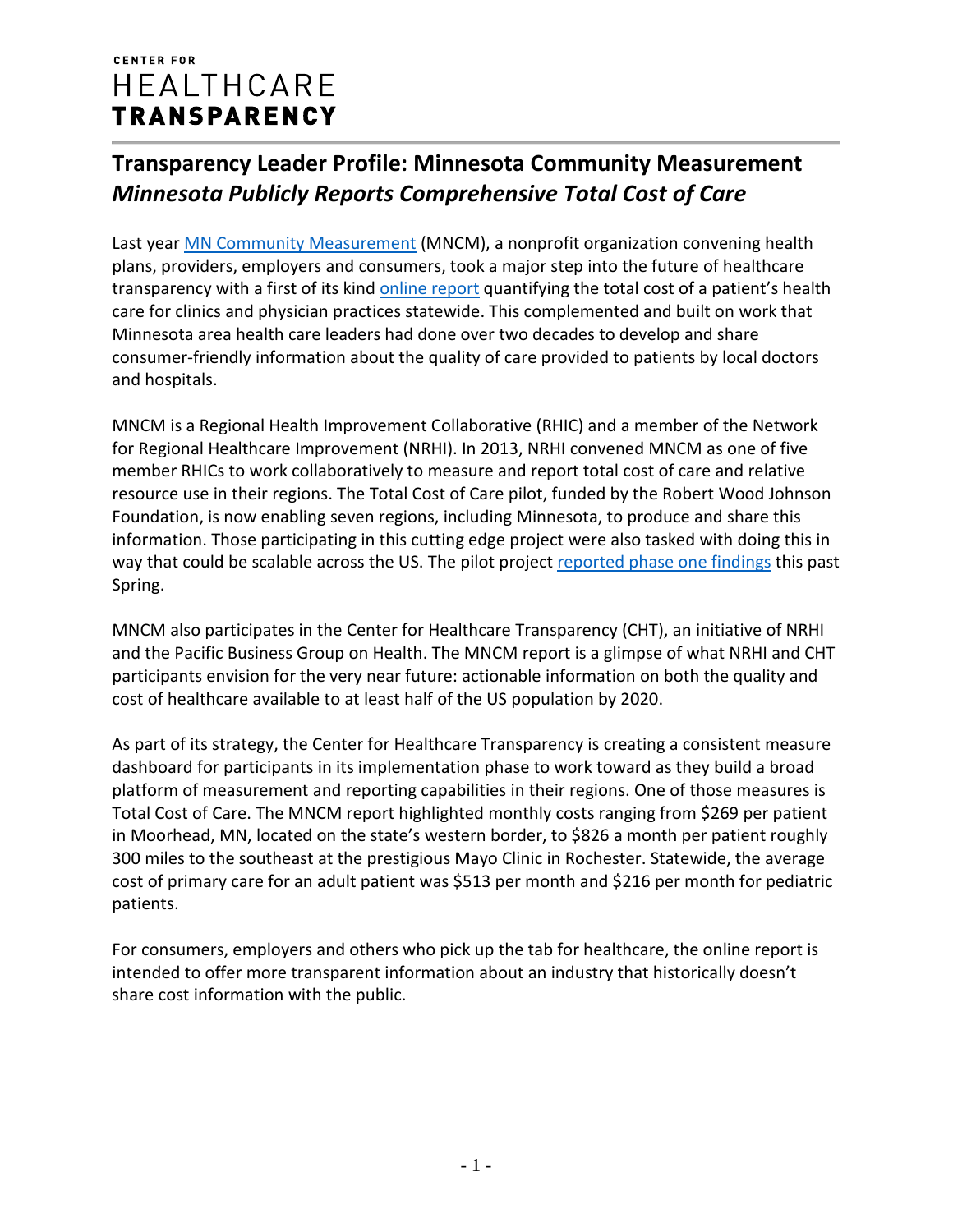## **CENTER FOR HEALTHCARE TRANSPARENCY**

Jim Chase, president of MNCM, said that exposing this information was not without challenges, noting that the process took three years from the first meeting to publication of the report, and involved more than 40 representatives from different stakeholder groups. Ultimately, MNCM overcame challenges ranging from accessing needed data to agreeing on exactly how to calculate the cost of care.



#### **'Better Information Leads to Better Decisions'**

*Jim Chase, President, MNCM*

The effort was a success in part because four participating health plans agreed to disclose claims data, which has been a hurdle in other areas across the country.

"The philosophy of Blue Cross is that better information leads to better decisions," said Dr. Lawrence Lee, the former vice president and executive medical director for provider relations and quality at Blue Cross and Blue Shield of Minnesota, one of the insurers who agreed to participate.

MNCM also had to make sure they had the right providers involved to get the project off the ground. At first, that meant focusing on larger practices that already had some of their insurance payments tied to performance and outcomes, Chase said.

### **Calculating the Total Cost of Care**

The stakeholders convened by MNCM agreed to use risk adjustments to account for practices that might see the sickest patients, who tend to be higher cost, and balance them against practices that see healthier patients. The total cost featured in the online report includes the full amount paid by both the patient and the health insurer or employer.

The calculation worked by using data from insurance claims for all payments made for a group of patients, and then adjusting them based on the site where the care was provided.

In all, the study looked at 115 primary care practices and clinics using commercial health insurance claims, covering 1.5 million patients. The sampling accounted for more than 80 percent of the commercially insured population in Minnesota.

"You need participation from whoever has that information and we had that from four large health plans," Chase said. "You have to have commitment from the medical groups because even though not everybody agrees it's perfect, they know change is coming and that reporting cost is an important thing to do. If the medical association tells people that it's terrible, the public is going to believe that. So you have to get organized medicine on board."